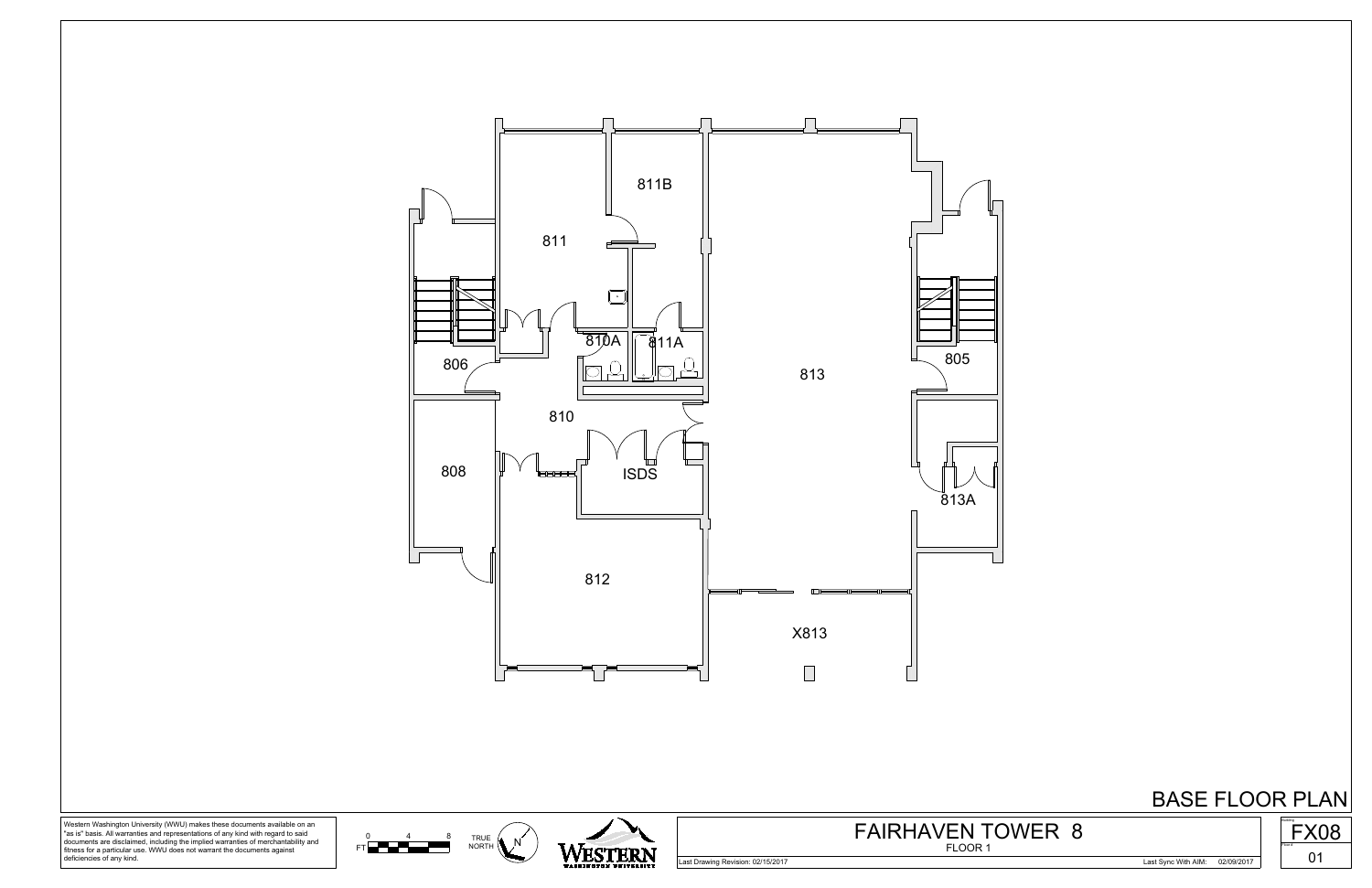





Western Washington University (WWU) makes these documents available on an "as is" basis. All warranties and representations of any kind with regard to said documents are disclaimed, including the implied warranties of merchantability and fitness for a particular use. WWU does not warrant the documents against deficiencies of any kind.



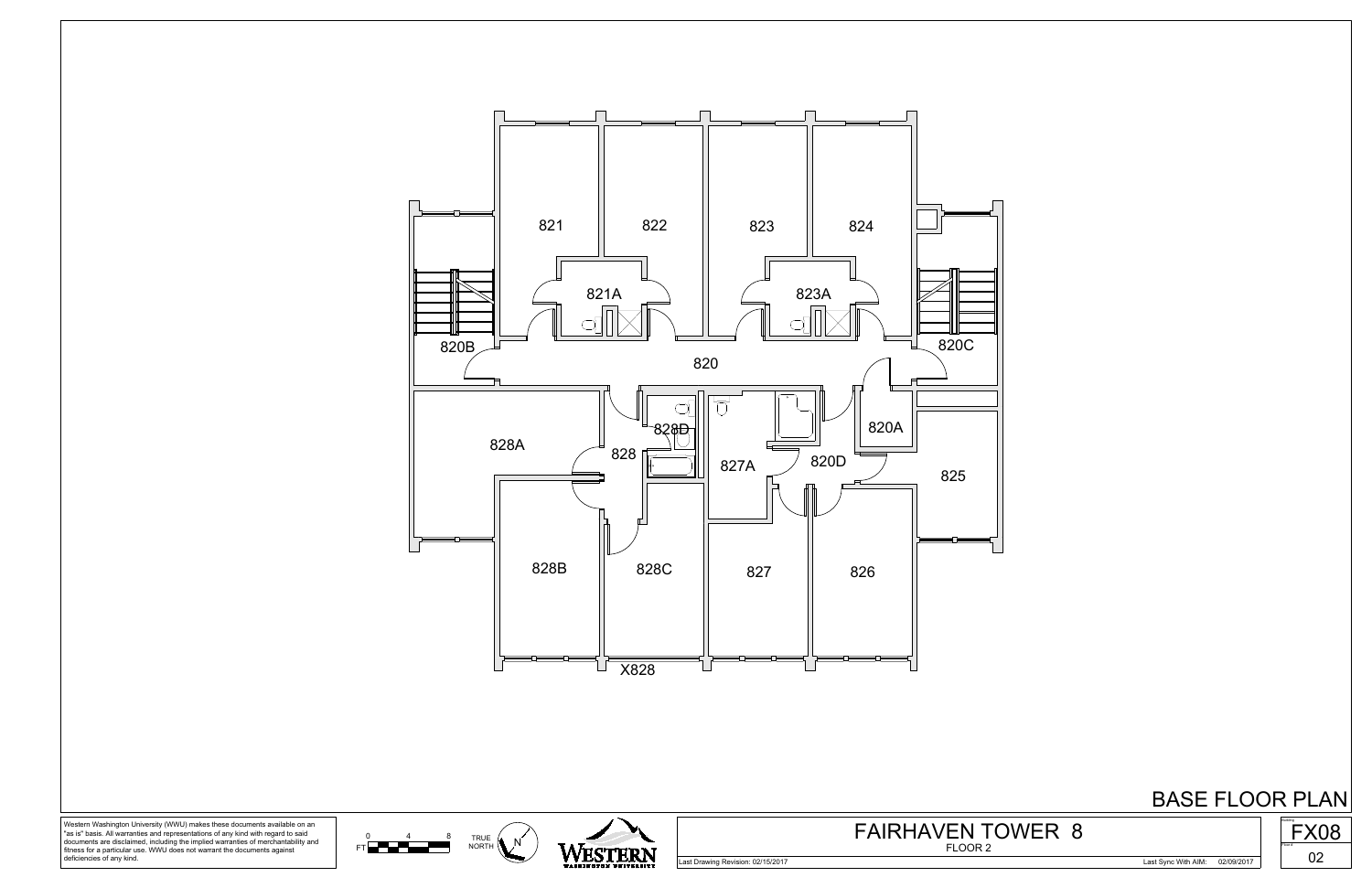





Western Washington University (WWU) makes these documents available on an "as is" basis. All warranties and representations of any kind with regard to said documents are disclaimed, including the implied warranties of merchantability and fitness for a particular use. WWU does not warrant the documents against deficiencies of any kind.